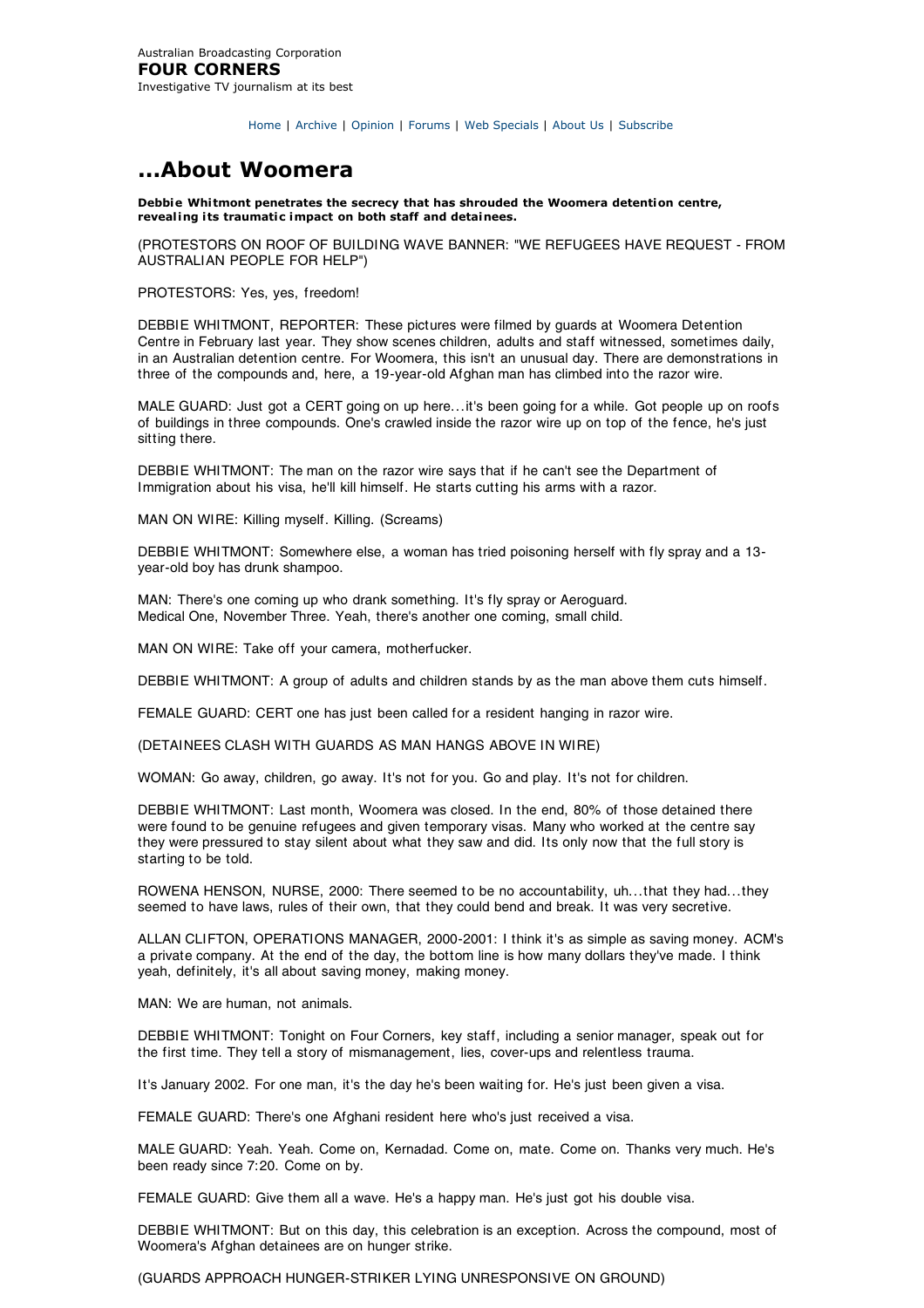GUARD 1: Hey, come on, wake up. Excuse me.

GUARD 2: (Feels man's clothing) He's drenched.

GUARD 1: Can you try and wake him up for me, please?

GUARD 2: Musta. Musta.

GUARD 1: Do you want me to call for a stretcher? Stretcher? Medical?

DEBBIE WHITMONT: Over its three-year history, some of Woomera's worst hunger strikes were reported in the media. But others weren't. And pictures like these were never shown to the public.

This hunger strike has gone on for nearly a week. It has a specific cause. It's three months since the US attacked the Taliban in Afghanistan and the Department of Immigration has stopped processing most visas for Afghans. They've been trying to find out what will happen to them. But there's been no answer.

(GUARD APPROACHES MAN ON HUNGER STRIKE)

GUARD: Do you need any water, food?

MAN: Freedom.

GUARD: Freedom. I cannot grant you that. I can give you food, water and medical assistance if you require it.

MAN: Visa.

GUARD: I cannot give you a visa. It's out of my power. What about medical assistance? Do you need any medical assistance?

MAN: No.

DEBBIE WHITMONT: There are now 189 people on hunger strike. 62 have sewn their lips together, including two women and five children. ACM staff making this video are clearly disturbed by what they're seeing.

WOMAN: Absolutely heartbreaking.

ALLEY CRACE, WELFARE OFFICER, 1999-2001: Just basically, I see the compound all the time. I see hundreds and hundreds of people begging and crying, and I see people dehydrating in the sun. I see people with sewn lips and buried in the ground, 'cause that's what they did. I see people slashed up and cut their throats and their arms.

DEBBIE WHITMONT: Alley Crace worked at Woomera for two years. It's only now she feels able to talk about it. She began as an office assistant when the centre first opened.

ALLEY CRACE: There was besser block buildings and a few demountables and very limited toilets and, uh...laundry facilities for, you know, a large amount of people.

U.S. ADVERTISEMENT: In Australia, Wackenhut Corrections has a wholly owned subsidiary doing business under the name of Australasian Correctional Management, with offices in downtown Sydney.

DEBBIE WHITMONT: Australian Correctional Management or ACM is a subsidiary of Wackenhut, the second largest detention company in America. In Australia, ACM runs four private prisons. In 1997, the Department of Immigration or DIMA and later, DIMIA - gave ACM the contract for its new detention centres.

Woomera was built out in the desert, five hours from the nearest city and at the end of a closed road. In summer, temperatures often passed 50 degrees Centigrade.

PHILLIP RUDDOCK, MINISTER FOR IMMIGRATION: We will be briefing people when they come in here on the nature of the facility, the environment in which it's been placed. It's not a holiday camp, nor should it be seen as one.

DEBBIE WHITMONT: Within weeks, the centre, set up for 400 people, was overwhelmed by nearly 1,000. As each one arrived, they had to be processed within 48 hours. There were only three people to do it.

ALLEY CRACE: Many of the refugees came with lice, scabies, and they were dehydrated. They did have diseases, such as malaria and things like that, and they were quite sick. So, in this 48-hour process, they were collapsing and fainting and vomiting and all that sort of stuff.

DEBBIE WHITMONT: There were two nurses, and Alley - who had no medical qualifications. If they didn't process everyone within 48 hours, ACM would be penalised.

ALLEY CRACE: The consequences, from my understanding, were there would be fines to ACM - Australian Correctional Management - for not doing the needs assessments in that time.

DEBBIE WHITMONT: Money...money penalties?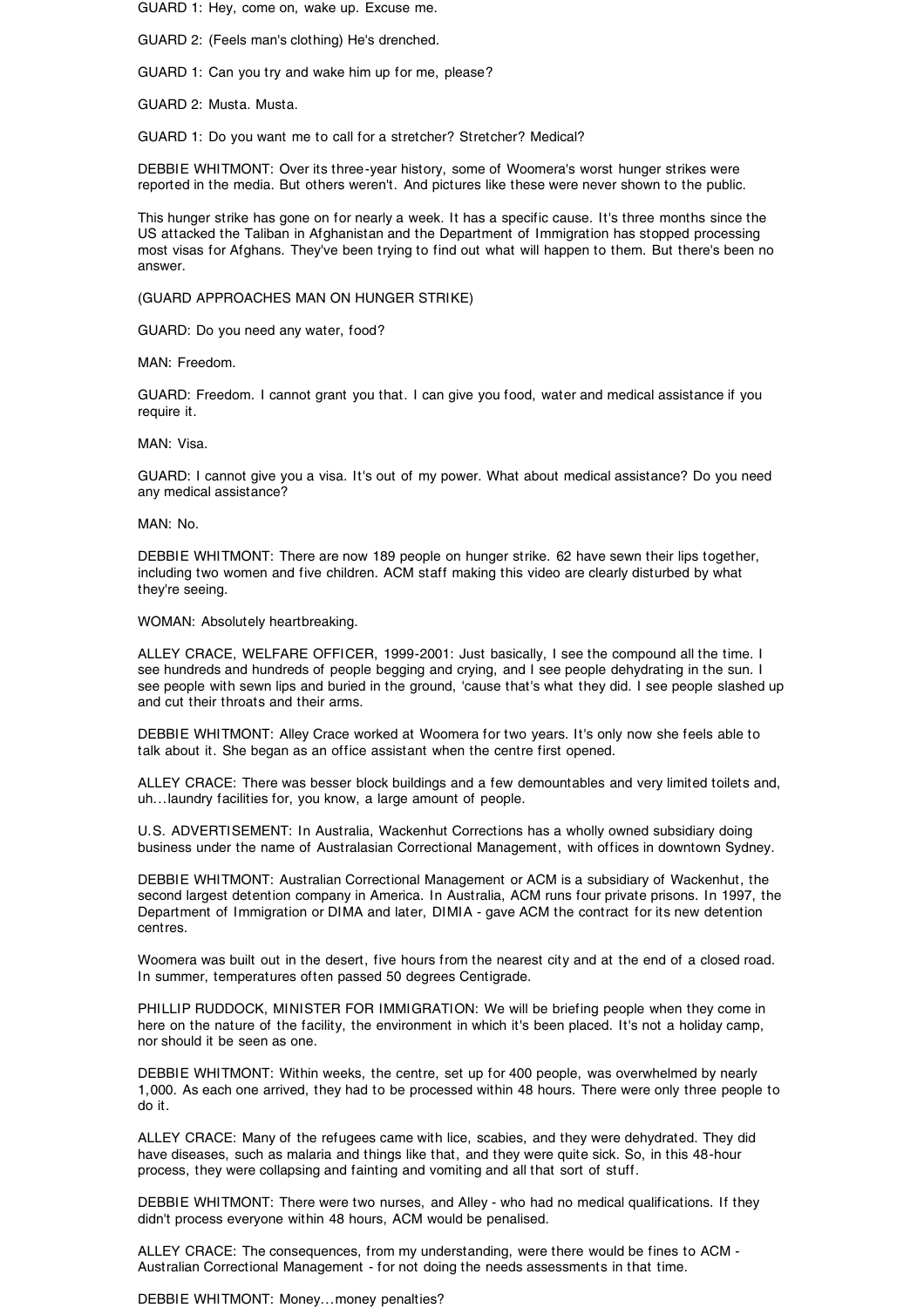ALLEY CRACE: I believe so, yeah.

DEBBIE WHITMONT: The detainees were sick and exhausted. Staff had no filing system, no set procedures, no official interpreters.

ALLEY CRACE: There were people missed that had disabilities. There was an incidence where there was a child with cerebral palsy that wasn't detected for three or four weeks later. And a child that had a heart condition that we didn't pick up until later, things like that.

DEBBIE WHITMONT: By April 2000, Woomera had nearly 1,500 detainees.

ALLEY CRACE: You're talking over 1,500 people living in that compound, with, you know, maybe two washing machines or three washing machines and five toilets. Um...no communication being passed to them about what's going on or what's going to happen to them. And not enough...no resources or facilities set up for them to actually keep busy.

DEBBIE WHITMONT: Even so, at first, detainees were hopeful they'd soon be given visas. And staff did their best to make daily life normal. Alley Crace, by now promoted to welfare officer, set up a makeshift school and a prayer area and ran sewing classes for women.

Rowena Henson was one of Woomera's first nurses.

ROWENA HENSON: There was a lot of beautiful people there, a lot of people, both officers and nurses, who really wanted to do the best for these people.

DEBBIE WHITMONT: But after a few months, with little news about visas, some detainees broke down. Families splintered. The centre was gripped by rumour, uncertainty and people's fears about their future.

ALLEY CRACE: A lot of them had come with major trauma already from wherever - from the Taliban and from Saddam Hussein's regimes and things like that, and they had no outlet. So we had several people that would self -harm with cigarette burns, glass. They'd break glass and threaten to slash themselves.

DEBBIE WHITMONT: In early 2000, Woomera brought in a suicide-watch system used by ACM in its prisons. Its called HRAT - the High Risk Assessment Team. People at risk of self -harm were put on periodic observations from every 2 hours to every 2 minutes. The observations were supposed to be done by guards. But often there weren't enough of them to do it properly. A man who had cut himself was put on HRAT. Whilst supposedly under observation, he set himself on fire.

Why was that? What happened?

ALLEY CRACE: Lack of staff, lack of, um... There was not enough staff there to actually follow through, to have someone sit and watch this person.

DEBBIE WHITMONT: In April 2000, after a long career in private prisons, Allan Clifton became ACM's Woomera Operations Manager. Clifton stayed 16 months. But Woomera took its toll on his health and his state of mind. He believes its traumas will have a long-term impact, not only on detainees, but also on many staff.

ALLAN CLIFTON: You can't walk away from a place like this and forget it. The riots, the frustration, the lack of support from head office, seeing strong people break down - and I'm talking about detainees and staff. Seeing people change over a very short period of time, knowing that those people would never be the same people again.

DEBBIE WHITMONT: When Clifton arrived, he found Woomera short of staff, totally lacking in firefighting equipment and with only enough riot gear for six officers. He complained to ACM management.

ALLAN CLIFTON: I passed on my concerns to head office and was basically told not to worry about it, I was just being paranoid, I come from a correctional background. "You're too paranoid. Don't worry about it, nothing will happen."

DEBBIE WHITMONT: By then, many people had spent nearly six months in detention. Some hadn't been interviewed at all, some were getting rejection letters they couldn't understand. They began to protest. Detainee delegates asked to meet with the Department of Immigration.

ALLEY CRACE: So we had one meeting - a delegates' meeting - where Immigration did come, and there was lots of swear words and fighting and um...

DEBBIE WHITMONT: How was the process explained to people? How were the delays explained?

ALLEY CRACE: That they should be grateful that they were in Australia, that they are being looked after in good conditions, and that we were not responsible for them coming here, and that the process will take as f'n long as it will. And, um...basically, just a very abusive degrading information to the residents.

DEBBIE WHITMONT: Do you think that marked a change, a turning point?

ALLEY CRACE: Huge change. That's a month later was when we had the escape to Woomera city centre.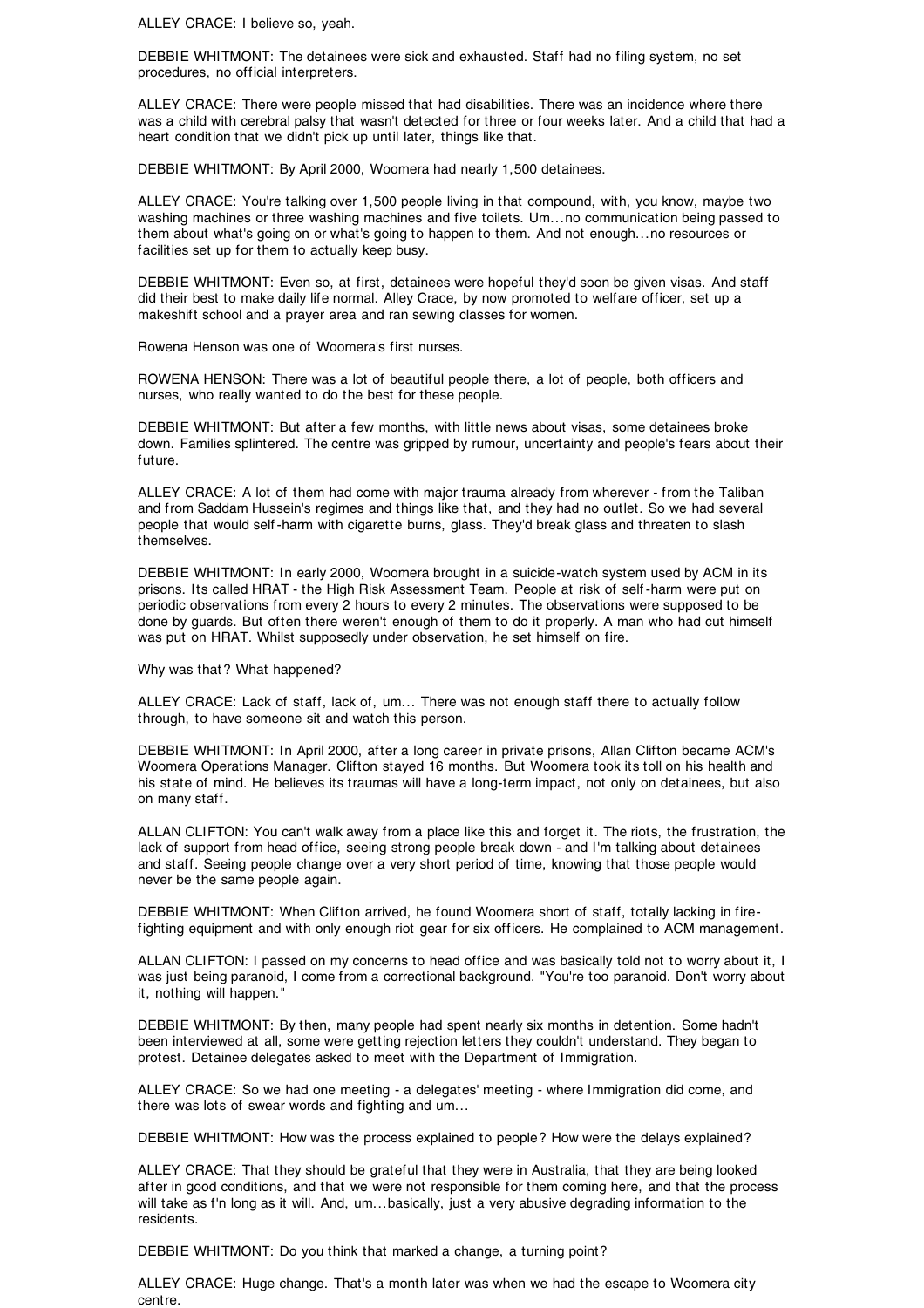ALLAN CLIFTON: We actually found the plans of, um...the road into Woomera and Woomera township. This information was passed on and, once again, I was told, "You're just being too paranoid about this. Don't worry about it. Get on with your job." And, of course, around midnight on a particular night they escaped.

DEBBIE WHITMONT: Where did you pass on the information?

ALLAN CLIFTON: Head office.

DEBBIE WHITMONT: In June 2000, 400 detainees pushed over a fence and marched into Woomera township. There weren't enough staff to stop them, or to get them back to the centre.

ALLAN CLIFTON: There was nothing we could do. We didn't have the resources to do anything.

DEBBIE WHITMONT: And what was Sydney saying about this?

ALLAN CLIFTON: At the time of the escape, Sydney was panicking.

DEBBIE WHITMONT: The escape lasted two days. Several guards were injured. Finally, ACM flew in extra staff and detainees were forced back to the centre.

Could the escape have been prevented, do you think?

ALLEY CRACE: 100%. (Laughs) I don't think you should say 100%, but information was given to Immigration and ACM management to avoid... They were fully aware the break-out was going to happen.

ALLAN CLIFTON: I guess the big thing was lack of support from anyone higher up, so we weren't able to prepare. And, well, we didn't have enough staff to prepare, anyway. We had only around 75 to 80 staff - operational staff at that point in time.

DEBBIE WHITMONT: For how many detainees?

ALLAN CLIFTON: 1,400. Approximately 1,400.

DEBBIE WHITMONT: Consistently low staffing levels would have a critical impact on the way the centre was run and on ACM's profits. DIMA paid ACM according to the services delivered, the number of detainees in the centre and the expectation of an adequate number of staff for those detainees. ACM called that staffing level the Full Time Equivalent, or FTE.

ALLAN CLIFTON: In the times that I was there we hardly ever had a full FTE. In other words, we hardly ever had the required number of staff that I might add that ACM were getting paid for by DIMA...DIMIA.

DEBBIE WHITMONT: And how did that happen? Were they sending in reports on how many staff they had?

ALLAN CLIFTON: They would send in reports stating that we had the required number of staff when in fact we didn't and quite often we were told at a local level to fudge the figures. In other words, if we were asked by the local DIMA business manager we would say yes, we had enough staff, we had the required number of staff. At times we got down to where we were 40, 50, 60 staff below the number that we were supposed to have and, I guess, more importantly, the number of staff that ACM were getting paid to have on the ground.

DEBBIE WHITMONT: Did you ever yourself fill out a staff report on numbers specifying the accurate number, the truthful number?

ALLAN CLIFTON: No. I didn't. I was directed not to. We were expressly directed not to report the accurate numbers.

DEBBIE WHITMONT: Who directed you...to do that ?

ALLAN CLIFTON: Um, centre manager, but I also was aware that he had been directed to pass that down the line.

DEBBIE WHITMONT: From above?

ALLAN CLIFTON: From above. From Sydney.

DEBBIE WHITMONT: There's little doubt that at least some in the Department of Immigration were well aware of the true staff levels.

There was a DIMA person at the centre?

ALLAN CLIFTON: A DIMA business manager and his assistants, other staff that worked for him.

DEBBIE WHITMONT: Would he have been aware of that situation?

ALLAN CLIFTON: Um, he was aware and he raised that situation with centre management on quite a number of occasions.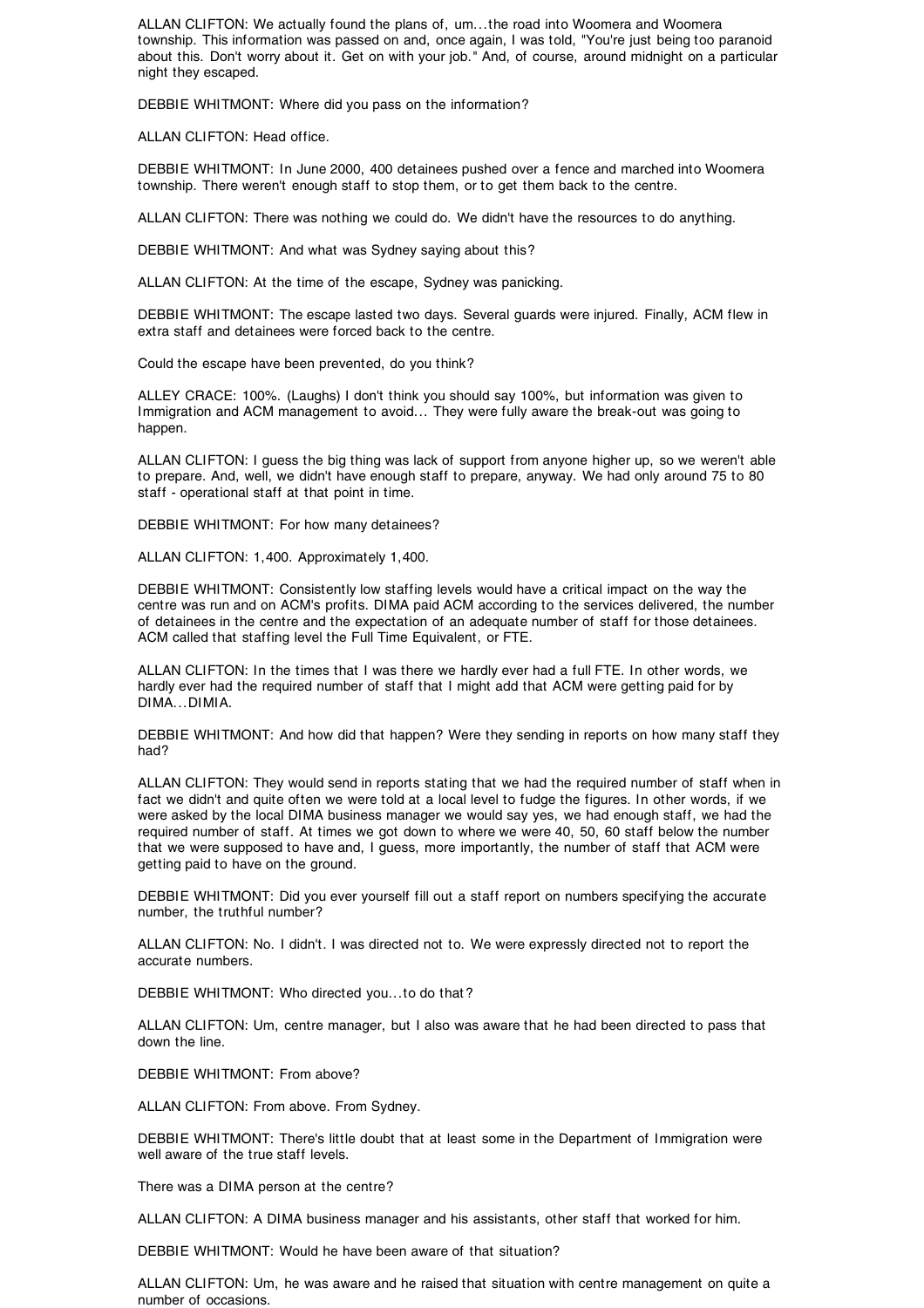DEBBIE WHITMONT: And what response did he get ?

ALLAN CLIFTON: The response was basically a fudge, a gloss-over of what was currently taking place.

DEBBIE WHITMONT: To your knowledge, did that DIMA person raise that with DIMA people above him?

ALLAN CLIFTON: I am aware that from time to time he raised that with DIMA people above him as was his duty, his duty to do that.

DEBBIE WHITMONT: Are you saying that senior ACM management were aware that the staffing levels were being misrepresented and so was senior DIMA management ?

ALLAN CLIFTON: Exactly.

DEBBIE WHITMONT: In Sydney and Canberra?

ALLAN CLIFTON: Sydney and Canberra, yeah.

DEBBIE WHITMONT: Clifton raised the staffing problem with ACM's managing director in Sydney.

ALLAN CLIFTON: We'd breached unsafe staffing levels. We just did not have enough staff to adequately maintain the security of the centre, and just as importantly maintain the security and wellbeing of the detainees and the staff. Um, I had a lengthy conversation with the managing director about this, expressed my concerns quite clearly. And, er, he quite clearly told me that I didn't know what I was talking about and that the FTE or the Full Time Equivalent was a number that he'd pulled out of his arse to satisfy DIMA.

DEBBIE WHITMONT: Four Corners put that allegation to the then managing director concerned. He said he couldn't recall that conversation.

In early- to mid-2000 as detainee numbers peaked and frustrations grew, Woomera became ACM's most profitable detention centre.

ALLAN CLIFTON: I have heard that in the very early days that Woomera was making around a million dollars a month.

DEBBIE WHITMONT: That estimate could be conservative. This report from the centre manager in April 2000 boasts a so-called "positive variance" of \$1.92 million above budgeted profit. And ACM didn't need to use its profits to improve facilities. They were supposed to be provided by the Department of Immigration.

ALLEY CRACE: The plumbing and sewerage was a major issue. It was leaking and it was in a bad way. There was no lighting for the women's toilets, women weren't getting any sanitary needs for their menstrual cycles, things like this.

DEBBIE WHITMONT: In August 2000, detainees rioted.

(DETAINEES YELL ABUSE, THROW ROCKS. GUARDS DISCUSS CONTROL MEASURES OVER RADIO)

These ACM pictures have never been shown publicly. It was the first time a water cannon was used in Australia. 32 guards and an unknown number of detainees were injured. Allan Clifton was in charge of Operations.

ALLAN CLIFTON: It was like a war zone, I guess. I did not have enough staff, and at one stage we came very close to losing the, er, entire centre. I was actually being advised by other people that we should pull out and just walk away.

(DETAINEES PELT GUARDS WITH ROCKS)

MAN ON RADIO: And it appears that block 136 is burning at the moment as well as the education buildings, over.

DEBBIE WHITMONT: But according to Clifton, the riot - like the escape - could have been avoided. He says its catalyst was ACM's intransigence. The day before the riot, there'd been a protest in the main compound.

ALLAN CLIFTON: As a result of that, we thought it best to move some of the ringleaders from the main compound to the management unit. We did that and I think we removed around 20 to 25. And, as often happens in that case, you will pick up the ringleaders, but you also may pick up some people that were not involved in it.

DEBBIE WHITMONT: Detainee spokesmen told managers that two of the people picked out hadn't been involved in the protest. They wanted those two - and only those two - released.

ALLAN CLIFTON: I thought that was a fair enough request. I passed on those, um, concerns and issues to Sydney and, er, I was told that ACM doesn't back down, ACM doesn't give in, I was being "fucking paranoid", I should know better and just get out there and take them on. I said, "There will be a riot. We may lose. We don't have enough staff. There'll be a number of staff injuries." I was told to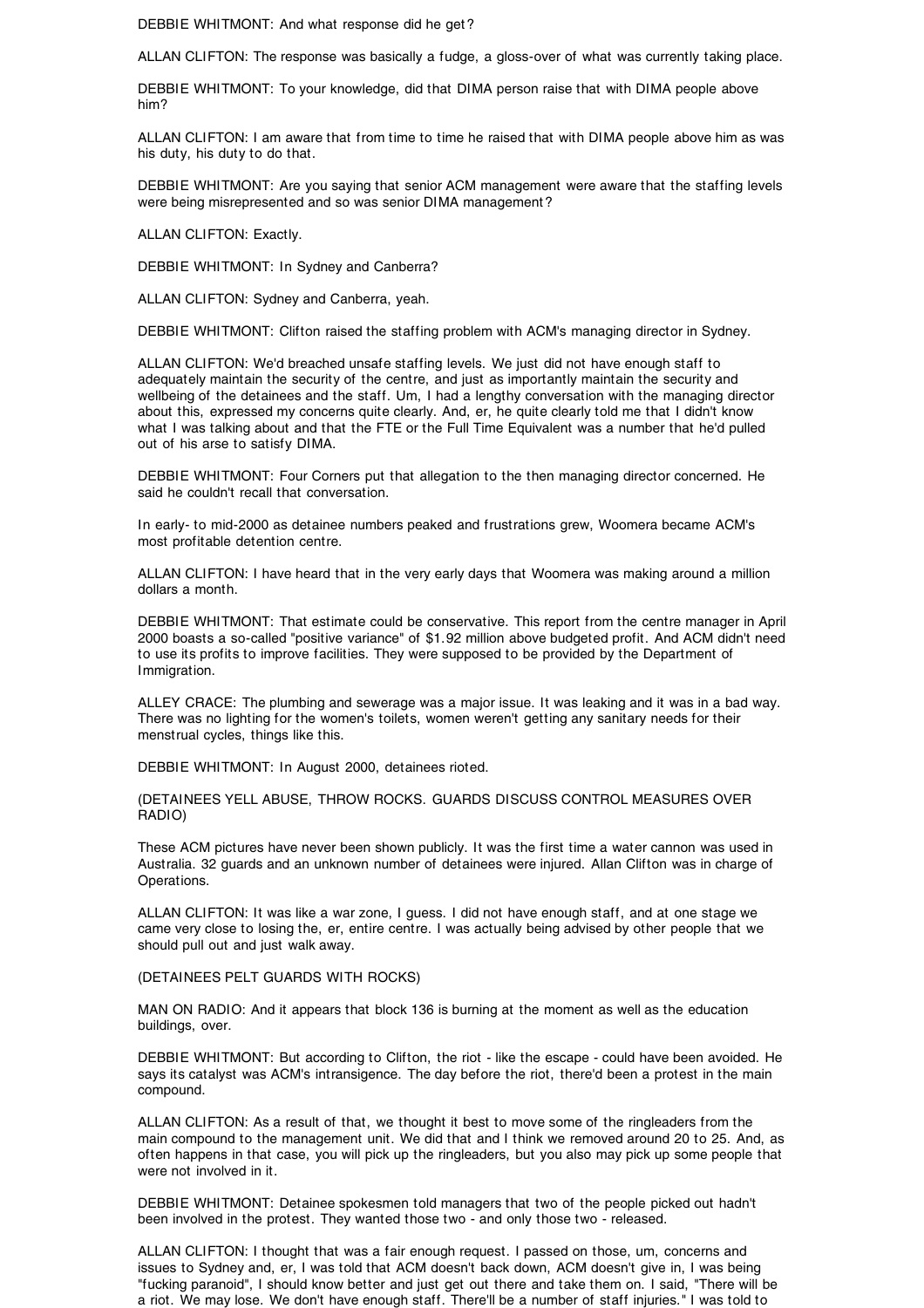stop being, once again, to "Stop being so fucking paranoid. Take them on, because we're not going to back down." The end result was that I went back and had to pass on these...thoughts, but not in those words, to, um, the people that I'd been negotiating with. They apologised, thanked me for doing the best that I could do. Within 15 minutes, we had a riot in the main compound.

DEBBIE WHITMONT: When that riot ended, there was a new group of ringleaders to pull out of the compound. Guards went in in riot gear.

ALLAN CLIFTON: Detainees were waiting for us, large numbers of detainees were waiting. The teams were very lucky to get out in one piece. Women and children in the compound have been exposed to this too. That then escalated into a full-scale riot.

DEBBIE WHITMONT: It was then that ACM brought out the tear gas and water cannon. Reinforcements were flown in from other centres and jails. After a full day, Clifton and Woomera's DIMIA manager negotiated with detainees and the riot ended. Clifton wrote a report. He was directed not to mention his phone call to ACM in Sydney.

What were you directed?

ALLAN CLIFTON: To leave the phone call.

DEBBIE WHITMONT: Out?

ALLAN CLIFTON: Out of the report.

DEBBIE WHITMONT: Where did that direction come from?

ALLAN CLIFTON: The direction came from the centre manager.

DEBBIE WHITMONT: In Woomera?

ALLAN CLIFTON: In Woomera.

ALLAN CLIFTON: Yeah, my centre manager, my immediate superior.

DEBBIE WHITMONT: And do you believe he in turn was directed?

ALLAN CLIFTON: Yeah, I believe that he in turn was directed.

DEBBIE WHITMONT: The centre manager concerned refused to talk to Four Corners. But other ACM staff who did talk told us the company had little financial incentive to avoid disturbances.

ALLAN CLIFTON: Basically everything that we needed, would be, at the end of the day, be paid for by DIMA. For whatever material we might need, whatever resources we might need, we would then onbill. We would buy it, on-bill DIMA.

DEBBIE WHITMONT: In the early days, that on-billing included charging for extra staff if they were needed. And the extra staff, billed at more than twice the normal rate, left ACM room for a profit.

ALLAN CLIFTON: So if we had an incident, it would be fair to say that ACM would make a profit out of it.

MALE GUARD: Where are they getting all these rocks from? Unbelievable! See what they're doing?

FEMALE GUARD: See the buildings, the brick buildings? They're smashing them with the posts.

DEBBIE WHITMONT: Damage from the August 2000 riot was said to total millions of dollars. The government put the blame solely on detainees.

PHILLIP RUDDOCK: We will not succumb to any pressure in relation to people who have no entitlement to be released into the Australian community.

DEBBIE WHITMONT: After the escape and the riot, relations between many detainees and guards deteriorated.

ALLAN CLIFTON: That was one of my concerns. At times, they would be in a situation where they would feel that the detainees were the real enemy and they couldn't look past that. They couldn't also appreciate detainee frustrations as well.

DEBBIE WHITMONT: Psych nurse Peter Ostarek-Gammon was at Woomera during and after the riot.

PETER OSTAREK-GAMMON, PSYCHIATRIC NURSE, 2000-2001: Yeah, well, there was a lot of anger from the officers and the management, a lot of anger directed towards the detainees.

DEBBIE WHITMONT: Mark Huxstep says detainees were locked in their dongas, or cabins, for hours on end.

MARK HUXSTEP, NURSE 2000-2001: Lockdowns. Um...head counts. "Everybody in their donga. Nobody's to leave until every head's counted." No set time. No set number of times per day. Any hour of the day or night and as many times as they liked.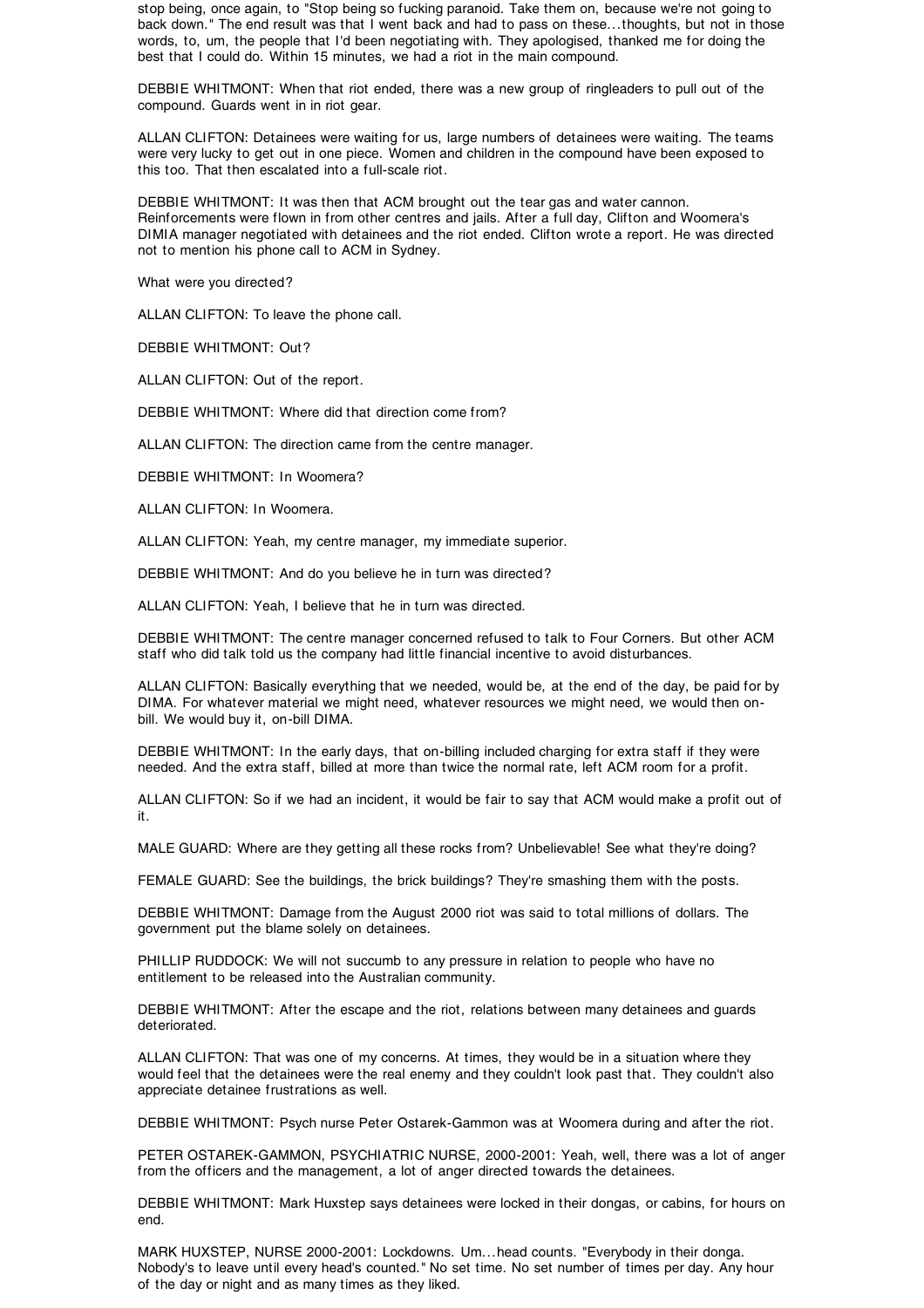PETER OSTAREK-GAMMON: In fact, some of them were not just locked into their dongas, but they were drilled in. The doors were drilled closed.

DEBBIE WHITMONT: Did you see that ?

PETER OSTAREK-GAMMON: I did see that, yeah. Another nurse and myself actually had to visit one of those guys one day and they had to get an electric drill to open the cabin.

(MEDICAL STAFF ATTEND PATIENTS)

WOMAN: At one time, we've had up to 25 residents in the medical centre. Yeah, I'll hang over this other bag and then bring you the drip stand.

WOMAN 2: Got another drip stand?

WOMAN 1: I'm hanging this bag up. And I'll give you the drip stand from that one, OK?

WOMAN 3: Do you know where this guy can go?

MAN: Is he still out there?

MAN 2: Can we move this fellow out ?

WOMAN: There's another patient in the immunisation room.

DEBBIE WHITMONT: This is Woomera's health centre, videoed last year. It's so crowded, people are being treated in the corridor and on the floor. Even so, the facilities are new and clean. In earlier days, according to many nurses, the centre was filthy.

WOMAN: 18, 19. 20, 21. Uh... 22. A total of 22 residents in the medical centre.

DEBBIE WHITMONT: Maree Quinn arrived at Woomera in January 2000. She found a nurse diagnosing and dispensing medicines in the mess hall.

MAREE QUINN, NURSE, 2000: It concerned me a lot because nurses don't do that. Nurses cannot give out a drug unless it's been authorised and written by a doctor.

DEBBIE WHITMONT: Did you raise those concerns with management ?

MAREE QUINN: I raised those concerns with the health manager. And she said, "This is a detention centre. "We are on Commonwealth ground and we can do what we like."

DEBBIE WHITMONT: Nurses who tried to do their job properly were under enormous pressure.

ROWENA HENSON: Well, the staffing levels were very inadequate. I was on my own on night shift.  $U<sub>h...</sub>$ 

DEBBIE WHITMONT: For how many people?

ROWENA HENSON: 1,300. 1,300 people. Possibly 1,400 people.

WOMAN: 23.31 medical centre. Multiple self -harms.

MAN: He's just taken shampoo, has he?

PATIENT: (Yells and struggles violently from bed) Don't touch me! Don't touch me!

DEBBIE WHITMONT: Through 2001 and 2002, with guards and medical staff both often stretched to their limit, Woomera's tension and frustration became overwhelming.

Four Corners has obtained the computer records of the thousands of official reports written by ACM over the last three years and given daily to the Department of Immigration. They document the relentlessness of hundreds and hundreds of self -harms and suicide attempts. Like this boy, who smashed his own head with a rock. And this 14-year-old girl who saw him do it cut herself and told staff she was frustrated with the Department of Immigration. Many who worked at Woomera told Four Corners it was that, the visa process, that caused most stress for detainees. In particular, the Refugee Review Tribunal was seen as arbitrary. Despite its name, each tribunal was made up of only one person. Some were lenient and some were harsh.

Dominic Meaney is a doctor.

DOMINIC MEANEY, DOCTOR, 2001: One person had a reputation for knocking back everybody. And these people'd be distraught because they happened, in the luck of the draw, to have had this person who had the reputation of knocking back everybody.

DEBBIE WHITMONT: Many people got rejection letters written in English which they couldn't understand.

ALLEY CRACE: They were begging at my feet to...to help them, and I didn't understand the legal document. I didn't have a clue what...what...what to do for them.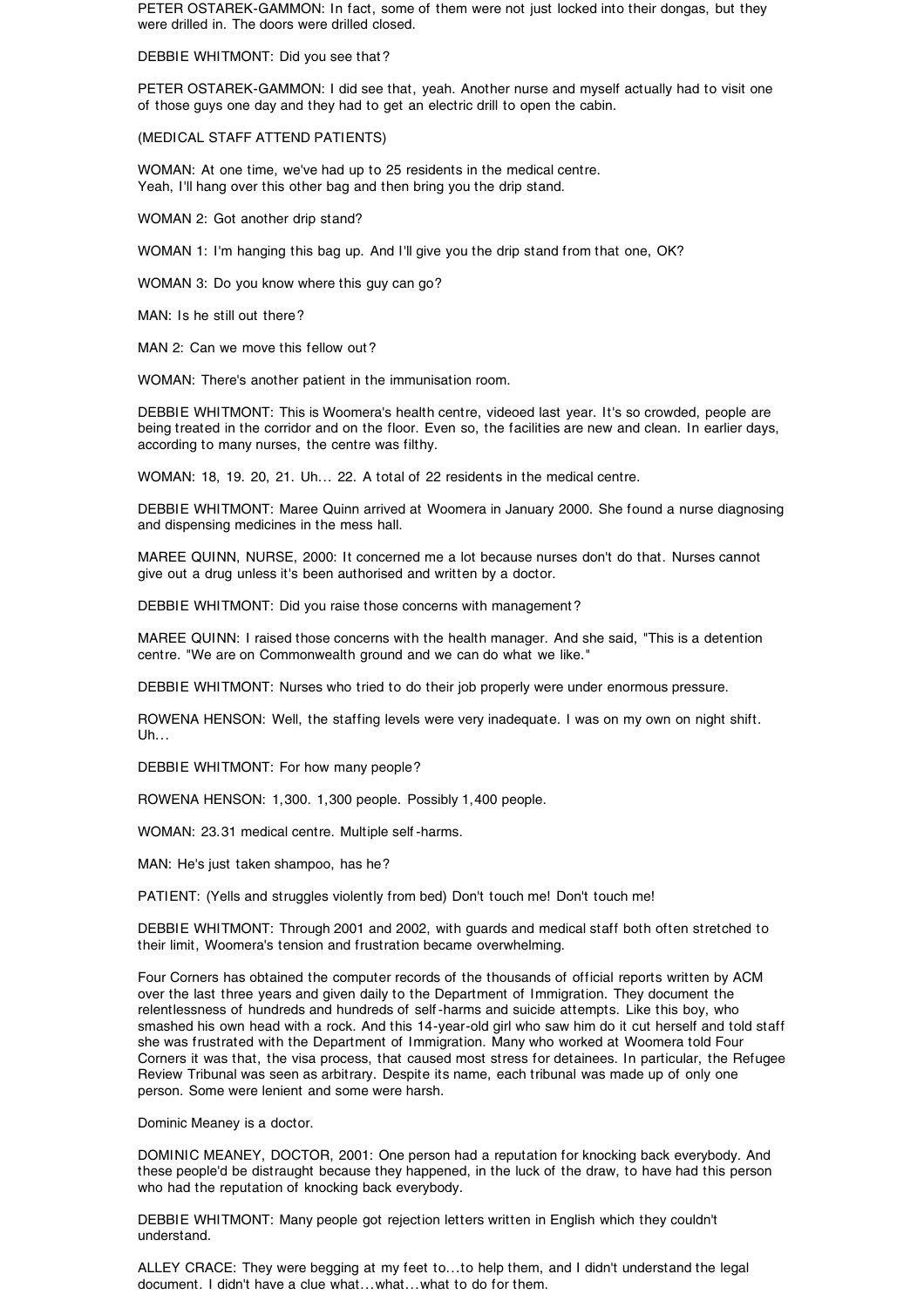PETER OSTAREK-GAMMON: We'd actually had a memo come around to say we were, under no circumstances, to approach anybody in DIMA about any issues.

MAN: You will see. If I be rejected, you see on daytime...and I present...I present my body as, like, gift for ACM, for DIMA.

DEBBIE WHITMONT: People often told guards that if they didn't get a visa, they'd kill themselves. The guards couldn't help them with visas so they put them on HRAT - or High Risk Assessment observation. But often it was little help. In these pictures filmed last year, a man who has stitched his lips is already on two-hourly observations when guards are told he's slashed himself with a razor. Without watching him constantly, there's little the guards could have done to prevent it. But there weren't enough guards to constantly watch everyone who needed it. Last year, Federal Government auditors came to Woomera to see how the High Risk Assessment system was working. Glenda Koutroulis was at the centre.

GLENDA KOUTROULIS, PSYCHIATRIC NURSE, 2002: Prior to them coming, there was a frantic level of activity going on to get as many people off the High Risk Assessment Team, or High Risk Assessment, as possible.

DEBBIE WHITMONT: Why was that ?

GLENDA KOUTROULIS: Because the officers would be left looking like they weren't doing their work because they didn't have the means to be able to check on everyone that they were supposed to check on, according to the...the risk.

DEBBIE WHITMONT: So they had to make it look as though they were capable of complying with it?

GLENDA KOUTROULIS: Yeah.

DEBBIE WHITMONT: Lyn Bender, a psychologist, says it's a miracle no-one died. She believes the main reason was that the centre was crowded.

LYN BENDER, PSYCHOLOGIST, 2002: One of the reasons these attempts were foiled is it's such an enclosed environment you're likely to be seen, and there was a strong imperative from the management to not have any fatalities. They were very worried about fatalities. They weren't so worried about actual harm, and they weren't worried about the detainees' state of mind either. It was widely known that ACM faced financial penalties if anyone died. As the High Risk Assessment system became increasingly overloaded, the measures used to stop people harming themselves became increasingly crude. These pictures show a man on High Risk Assessment at the end of 2001. The guard says that if he tries to harm himself again he'll have to take him to the police lock-up down the road in Woomera township.

GUARD: He's here on observation because he tried to hurt himself.

MAN: You get out now?

GUARD: The officers aren't going out. If he tries something again, I'll take him to the cells. They're full, but I will still take him.

DEBBIE WHITMONT: Earlier this night, the man was found with a rubber cord around his neck trying to kill himself. Now the guard threatens him with handcuffs.

GUARD: If he tries it again, put him on the ground, get a set of handcuffs from our people - cuff him.

DEBBIE WHITMONT: When another detainee asks, "Why the handcuffs?" the answer is because there aren't enough staff to watch him properly.

MAN: Why?

GUARD: What?

MAN: Why?

GUARD: Because we don't have the staff tonight, you have to be watched because this... He has to be watched because this - end of story. You stay here tonight.

DEBBIE WHITMONT: This man was threatened with the police cells. Many others were actually taken.

GUARD: Relax tonight. You're staying in here tonight. If you make any more problems, I'll take you to the cells. And I don't want you to go to the cells.

DEBBIE WHITMONT: This young man has cut himself with a razor blade. The week before, he threatened to kill himself. After that, he was put in the police cells on two-minute observations. This time, once again after a self -harm, and though ACM's own reports suggest he's done nothing illegal, he's taken to the police cells for management.

Early on at Woomera, one case highlighted other concerns about the way some self -harmers were dealt with. In August 2000, a detainee who'd had bad news about his visa was in an isolation room on high-risk observations. He began banging his head against the wall. One of the two nurses on duty rang a local doctor who prescribed 100mg of Largactil, a powerful antipsychotic. Mark Huxstep thought the dose sounded high.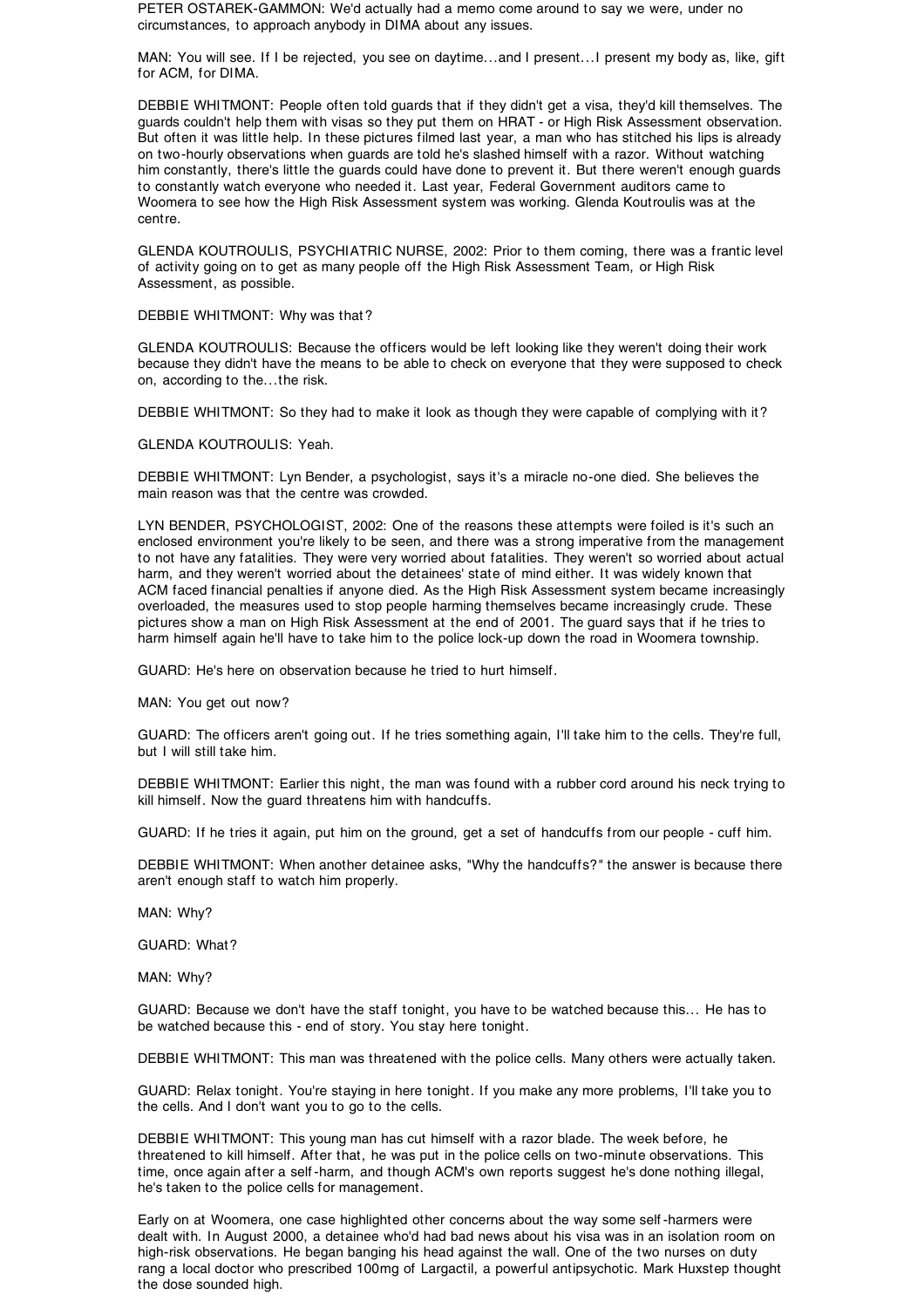MARK HUXSTEP: She said, "No, that's fine. It's the doctor's order. We'll just give it." So she drew it up, she raced off. I had reservations, however. I got out a drug book and looked it up, and from what I could read it said 50mg was the maximum dose that should be given to an adult. This was twice that. So she raced away, she came back. She said, "They held him down while I injected him." Some time later, the guards brought him over to the detention centre and said, "He's not very well." He was quite pasty-coloured and sweaty and pale and clammy. His level of consciousness wasn't appropriate.

DEBBIE WHITMONT: The man, handcuffed throughout, had to be resuscitated. Mark Huxstep says that in the hospital where he now works, what happened that night would not have been allowed.

MARK HUXSTEP: So I don't think that was justified, no.

DEBBIE WHITMONT: Why...if it wasn't justified medically, why would it be given?

MARK HUXSTEP: To restrain him.

DEBBIE WHITMONT: The man was sent to hospital in an ambulance. The next day, Huxstep wrote a report.

MARK HUXSTEP: I did it on the computer in the medical centre. I typed it up, um, printed off a copy, signed it, and sent a copy to the health centre manager, and put a copy in his medical notes.

DEBBIE WHITMONT: A few days later, Huxstep's report disappeared. He printed off another and filed it. In all, the report disappeared three times. Then the man was transferred to another detention centre.

MARK HUXSTEP: So infer what you will from that.

DEBBIE WHITMONT: What do you infer from that ?

MARK HUXSTEP: Uh...they... You can't be liable for something there's no record of. So if there's no documentary evidence of breach of duty of care, you can't be held accountable for it.

(SCENES OF DETAINEES AT BREAKFAST: CHILDREN SMILE, KITCHEN WORKERS JOKE WITH CAMERA OPERATOR AND POSE FOR SHOTS)

DEBBIE WHITMONT: Over the years, many staff and detainees did their best to improve daily life at Woomera. By 2002, the kitchen was upgraded. Some detainees were allowed to work there.

Occasionally, the centre opened up for media tours or inspections by bodies like the Human Rights and Equal Opportunity Commission. But before they came, staff were groomed by ACM management on what could and couldn't be shown to them.

ALLAN CLIFTON: We always knew in advance that they were coming so we put on a show, so to speak, a charade. The place was dressed up. It was made to look like, "Yes, services were being provided." So for the day, two days, or however long they may have been there, we put on a charade.

DEBBIE WHITMONT: ACM was paid to run activities for children and adults. Staff did what they could, but often there weren't enough staff to do it properly or at all.

ALLAN CLIFTON: There was activities that were being reported as having been carried out for detainees - being taken out of the centre or whatever - when you knew those things hadn't happened. But we were pressured into reporting that these things had actually occurred.

DEBBIE WHITMONT: And ACM was being paid?

ALLAN CLIFTON: ACM was being paid for that. It was one of their contractual obligations to provide the required number of hours in all different areas. More often than not we weren't providing that service.

DEBBIE WHITMONT: In 2001, before a press conference, ACM managers told Alley Crace there were some things she mustn't talk about.

Were you told to avoid things?

ALLEY CRACE: Anything to do with minors or unaccompanied minors, children, families.

DEBBIE WHITMONT: One of the biggest concerns about Woomera has been its impact on children.

BARBARA ROGALLA, NURSE: Sexual abuse of children certainly was quite an open secret there.

DEBBIE WHITMONT: In late 2000, a former nurse claimed that a sexual assault on a child had been hushed up in the centre, but she had no direct evidence and two State Government inquiries found the claim unproven.

PHILLIP RUDDOCK: People drew all sorts of inappropriate conclusions which were fuelled by people who had no first-hand knowledge. No first-hand knowledge.

DEBBIE WHITMONT: Now, for the first time, those at the centre of the scandal are speaking publicly. They say that ACM management not only covered up the case, but prevented the child getting the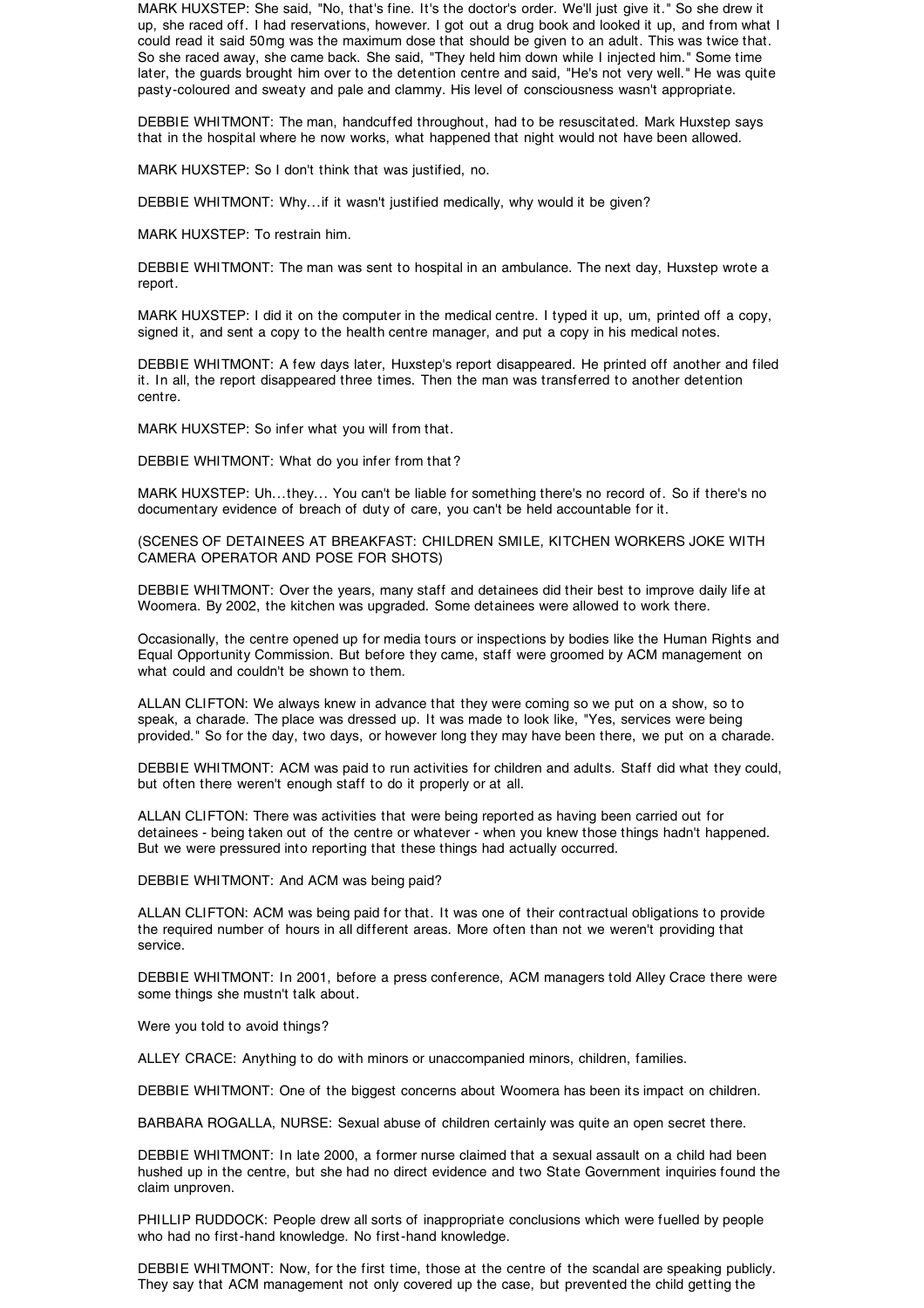medical help that a nurse said he needed.

ALLEY CRACE: I was very, very, very concerned that he was being sexually abused and used as a male prostitute.

DEBBIE WHITMONT: In February 2000, Alley Crace and others, including a guard, reported concerns, on several occasions, that a 12-year-old Iranian boy was being sexually assaulted by other detainees.

Was the matter brought to the attention of the upper centre management ?

ALLEY CRACE: Yes. And Immigration. And they made smutty remarks.

DEBBIE WHITMONT: At the time, Alley Crace didn't report the case to the State Child Welfare Authority. Her bosses told her she didn't have to.

ALLEY CRACE: At that stage, I was told that because the people had no identity and that they weren't actual people in Australia, there was no needs, or necessities to report to Family and Community Services - as in FACS.

DEBBIE WHITMONT: For more than a month, nothing was done. Then, one night in mid-March, four guards brought the boy to the medical centre in a critical state. There are some medical details the nurse concerned cannot discuss on camera, for the sake of confidentiality.

ROWENA HENSON: They brought him to me in a visibly shaken state. They were saying to me that they had caught - or almost caught - him being sexually assaulted, that they believed that he had been sexually assaulted and they brought him to me for care. And before I knew it, guards and officers and the centre manager was there with his 2IC and they were taking over...what was to go on. I wanted to then get the boy to the hospital and to the doctor. That was my main aim, was to get the boy to the doctor - out of the detention centre and into the doctor in Woomera Hospital.

DEBBIE WHITMONT: Did you say that's what you wanted?

ROWENA HENSON: Yes. Yes, I did, and I was prevented from doing that.

DEBBIE WHITMONT: By whom?

ROWENA HENSON: By the centre manager.

DEBBIE WHITMONT: What did he say to you?

ROWENA HENSON: He said that I was probably wrong and that he would take over the case, that he wanted to interview the boy, I didn't know what I was talking about. Um...and, er, he did - he took the boy into another room and interviewed him with another detainee who could speak the language.

DEBBIE WHITMONT: After that interview, the centre manager said nothing had happened to the boy he was simply under a lot of stress.

ROWENA HENSON: I was very angry, we fought about it in the...in the clinic. Er, I wrote...while the interview was being done in the other room, I wrote out my incident report - the way I saw it - and he came out and read it and tore it up and threw it in the bin.

DEBBIE WHITMONT: Rowena Henson was soon given the sack over another matter.

ALLEY CRACE: That specific file went missing very quickly.

DEBBIE WHITMONT: Nearly a year later, an inquiry into procedures at Woomera found "possible interference" in the centre's record-keeping, but by then it was too late find out what had really happened to the boy, or to help him.

Did you feel intimidated by all of this?

ROWENA HENSON: Oh yes, yes. Very intimidated and confused, you know - that I felt in my heart I knew what was happening and that these people had told us that he was under watch, that for weeks, we watched this child through all of this problem and then when it was there in their faces, they didn't want it.

(HUNGER-STRIKING DETAINEES LIE ON MATTRESSES ON GROUND)

GUARD: You need any water?

MAN: No, thank you.

GUARD: Want any food? Anything? Need to go to Medical or anything?

(To second detainee) You need any water? Food?

DEBBIE WHITMONT: Those who starved or harmed themselves in Woomera weren't a small minority. And, ultimately, most were found to be genuine refugees and given temporary visas. ACM is filming this hunger strike to show they're providing food, water and medical assistance. But one man sees the camera as a chance to speak to people he's never met - ordinary Australians, outside Woomera.